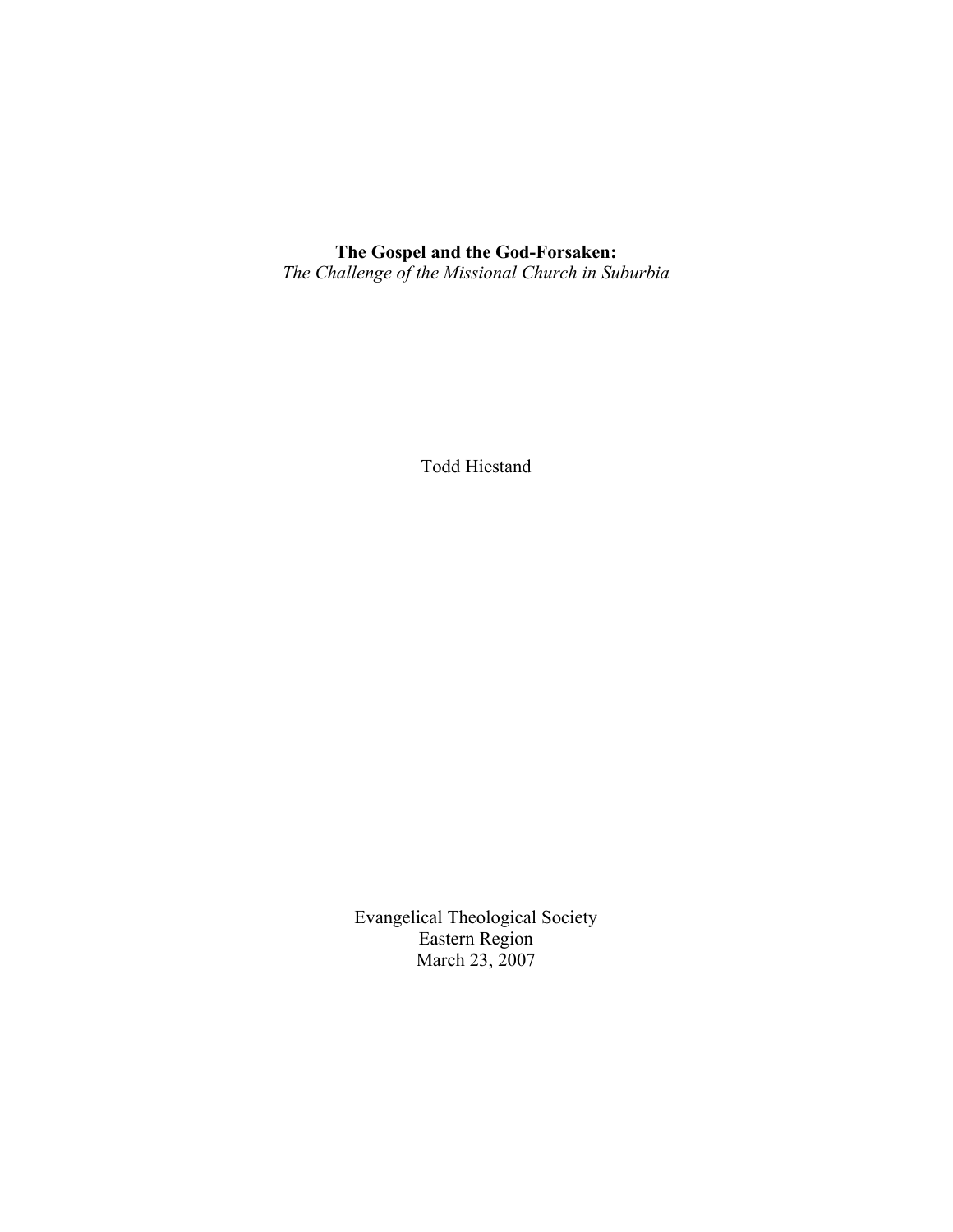*Can you hear me, Morpheus? I'm going to be honest with you. I hate this place. This zoo. This prison. This reality. Whatever you want to call it. I can't stand it any longer. It's the smell, if there is such a thing. I feel saturated by it. I can taste your stink. And every time I do, I feel I have somehow been infected by it, it's repulsive. I must get out of here. I must get free…*

*- Agent Smith1*

Two years ago this was how I viewed our suburban world. It was a zoo. It was a prison. I hated this place: the strip malls, the individualism, the consumerism. Certainly, I thought, Christianity is best lived in the city. I figured if I wanted to really serve God and follow the radical call of Christ I would have to move to the city. There I could better live in proximity and community. There, I could do a better job of taking care of the poor and needy at my doorstep. The city was the place where following Jesus would easily be lived out on a daily basis. This is how I thought. But God has a way of shaking things up.

Alan Roxburgh recently said in seminar, "God always shows up in the most Godforsaken places." If one had to choose the most God forsaken place in our world today, where would that be? There are some obvious and graphic examples. We could name the atrocities in Darfur, the poor in Calcutta, or the AIDS crisis in Africa. Locally we see that this year Philadelphia has had the most murders since 1997.<sup>2</sup> These "God forsaken" places are under our noses and on the news everyday—or at least they should be. But where is the hidden, "under the surface," poverty of our world? Despite its nice exterior of SUV's and housing developments, could it be that the suburban world is as God-forsaken as any place on the globe? This paper will argue that it is. If this is true, what does it mean to be the church in suburban America? What does it mean to be "missional" in a context where there are very few apparent and obvious

<sup>&</sup>lt;sup>1</sup> The Matrix. Dir. Andy Wachiwski, Larry Wachowski. Keanu Reeves, Hugo Weaving and Laurence Fishburne. 1999.<br><sup>2</sup> Bewley, Joel and Jan Hefler. "Four Killings Put 2006 Over 05' Top" The Philadelphia Inquirer. 11 Dec. 2006.

<sup>&</sup>lt;http://www.philly.com/mld/philly/16211234.htm>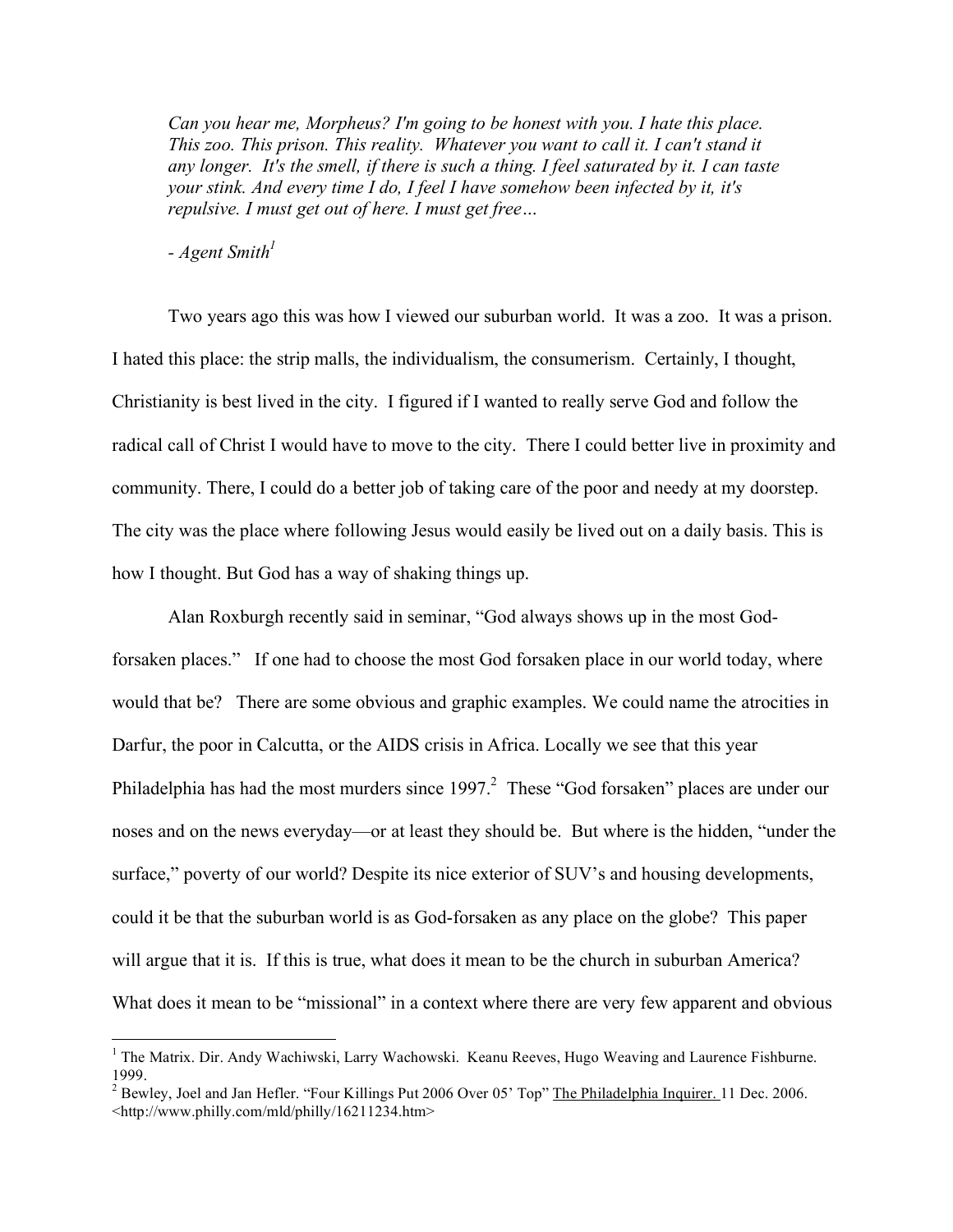needs? This paper will begin with an overview of the important aspects of the missional church as it intersects with suburban life. It will then take a quick look at the challenges and obstacles that the suburban life presents to missional Christianity. Finally, it will explore four key areas of focus for the suburban church as it seeks to move toward a missional ministry.

### **The Missional Church: An Overview**

Perhaps one of the most important and foundational ways to understand the missional church is to put it in the context of the trinity. David Bosch addresses this in his book *Transforming Mission*:

Mission [is] understood primarily as being derived from the very nature of God. It [is] thus put in the context of the doctrine of the trinity…The classical doctrine of the *missio Dei* as God the Father sending the Son, and God the Father and the Son sending the Spirit [expands] to include yet another 'movement': Father, Son and Holy Spirit sending the church into the world…mission is not primarily an activity of the church, it is an attribute of God. God is a missionary God. Mission is thereby seen as a movement from God into the world; the church is viewed as an instrument for that mission. There is a church because there is a mission, not visa versa.<sup>3</sup>

One might be tempted to make missional living a secondary result of the church's life together instead of making it the very reason for its being. But, if we understand that the mission of the church is derived from the very nature of God and that the church's mission flows from God's desire to redeem the creation, then we cannot minimize it as something that is simply *part*

<sup>&</sup>lt;sup>3</sup> Bosch, David. Transforming Mission: Paradigm Shifts in Theology of Mission. (Maryknoll: Orbis Books, 1991), 390.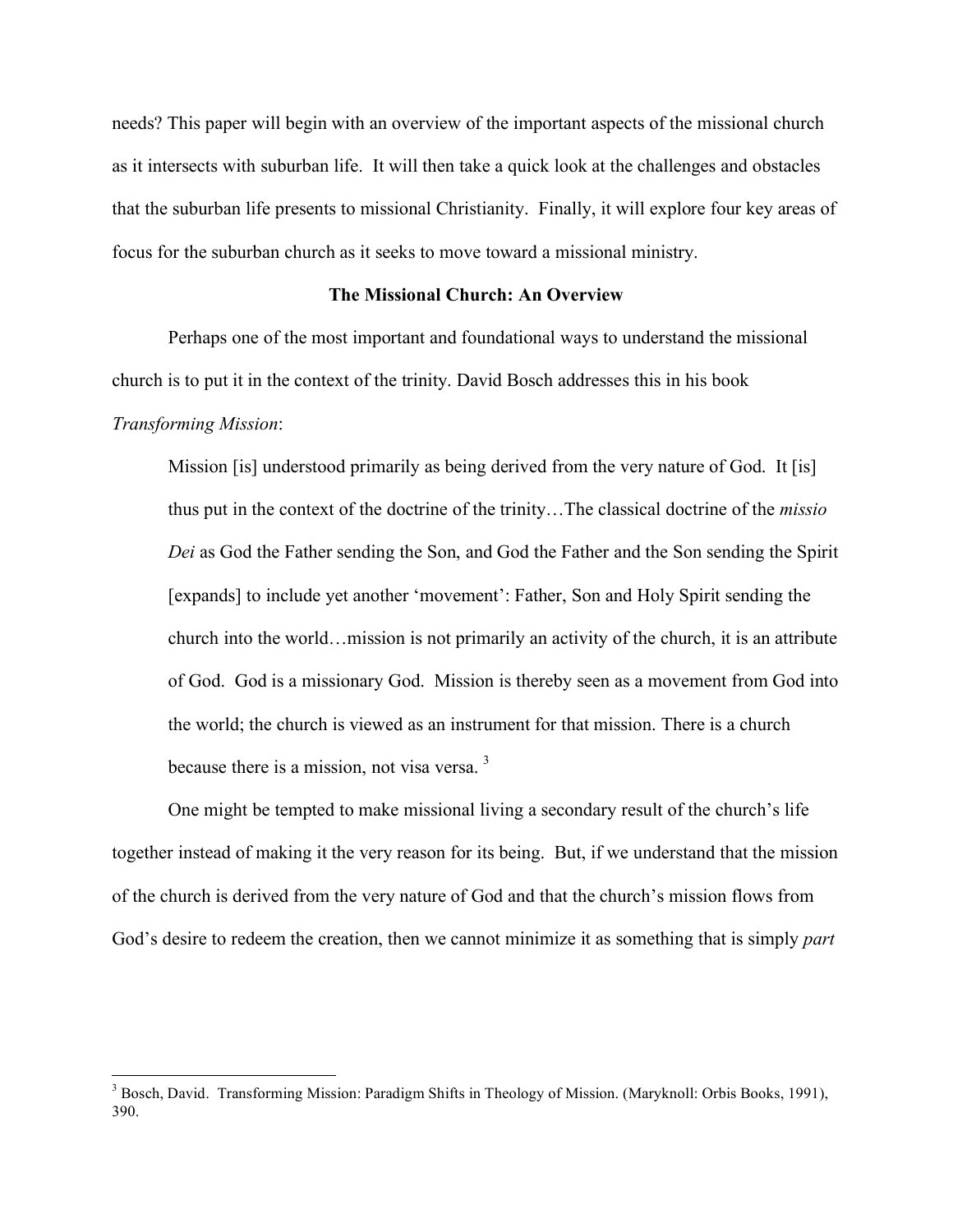of the church's task. It *is* the church's task. In this desire to redeem the creation, God has sent the church so that in His mission His "love and attention are directed primarily at the world." <sup>4</sup>

So if we can understand mission as the Father sending the Son, the Father and the Son sending the Spirit, and the Father, Son and Spirit sending the church, a question still remains: What does this look like? The answer to this question lies in being congregations that are "sent" instead of congregations that "go."

The church that "goes" is the church that finds its primary identity detached from the world and set apart as holy. When it does mission, it ventures into the world to share the gospel. This view of mission could be depicted with the following illustration:



Here, the separate and untainted church rightfully understands that it needs to be a witness for the gospel. The church then takes a risky venture into the world to "do mission." After it is done with this task, it retreats back to the safety of separation in order to be refueled. Missiologist David Bosch offers a helpful critique of this idea. He writes, "Spirituality or devotional life seems to mean withdrawal from the world, charging my batteries, and then going out into the world. The image is of an automobile that runs on batteries only."<sup>5</sup> He goes on to explain how this understanding of the Christian life in which the world "is primarily seen as a

<sup>4</sup> Ibid., 10. <sup>5</sup> Bosch, David. *<sup>A</sup> Spirituality for the Road.* (Eugene: Wipf & Stock Publishers, 1961),

<sup>12.</sup>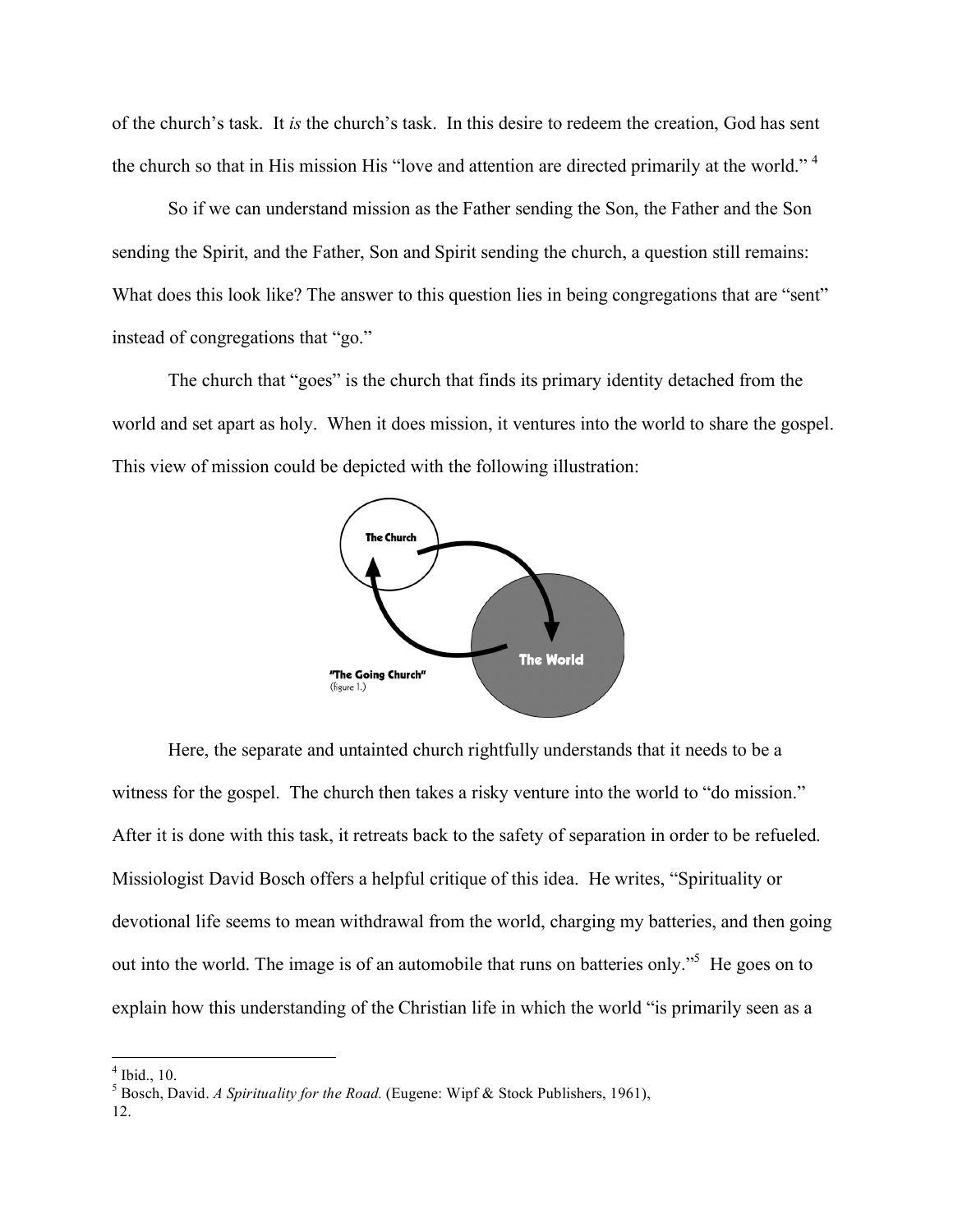threat, as a source of contagion from which the Christian must keep himself free" leads to a view of life that is "docetic." Docetism essentially claims that matter is inherently evil and has been rejected by all mainstream forms of Christianity.

A more helpful and biblical view of mission is seen when the church understands itself as *sent (into the world) as set apart and unified.* This view of the church and mission can be depicted in the following illustration:



This illustration comes from Jesus' prayer in John 17. Here we see Jesus describe the church first and foremost as sent into the world. In verse 15 he prays that it would be sent, "my prayer is not that you take them out of the world." In verse 18 Jesus states the need for them to remain set apart in their sentness, "They are not of the world, even as I am not of it. Sanctify them by the truth; your word is truth." Finally Jesus prays that they would remain unified, "May they be brought to complete unity to let the world know that you sent me and have loved them even as you have loved me." With Jesus' prayer as a foundation for understanding the nature of the church we see that the Church finds itself *in the world, yet set apart and unified.*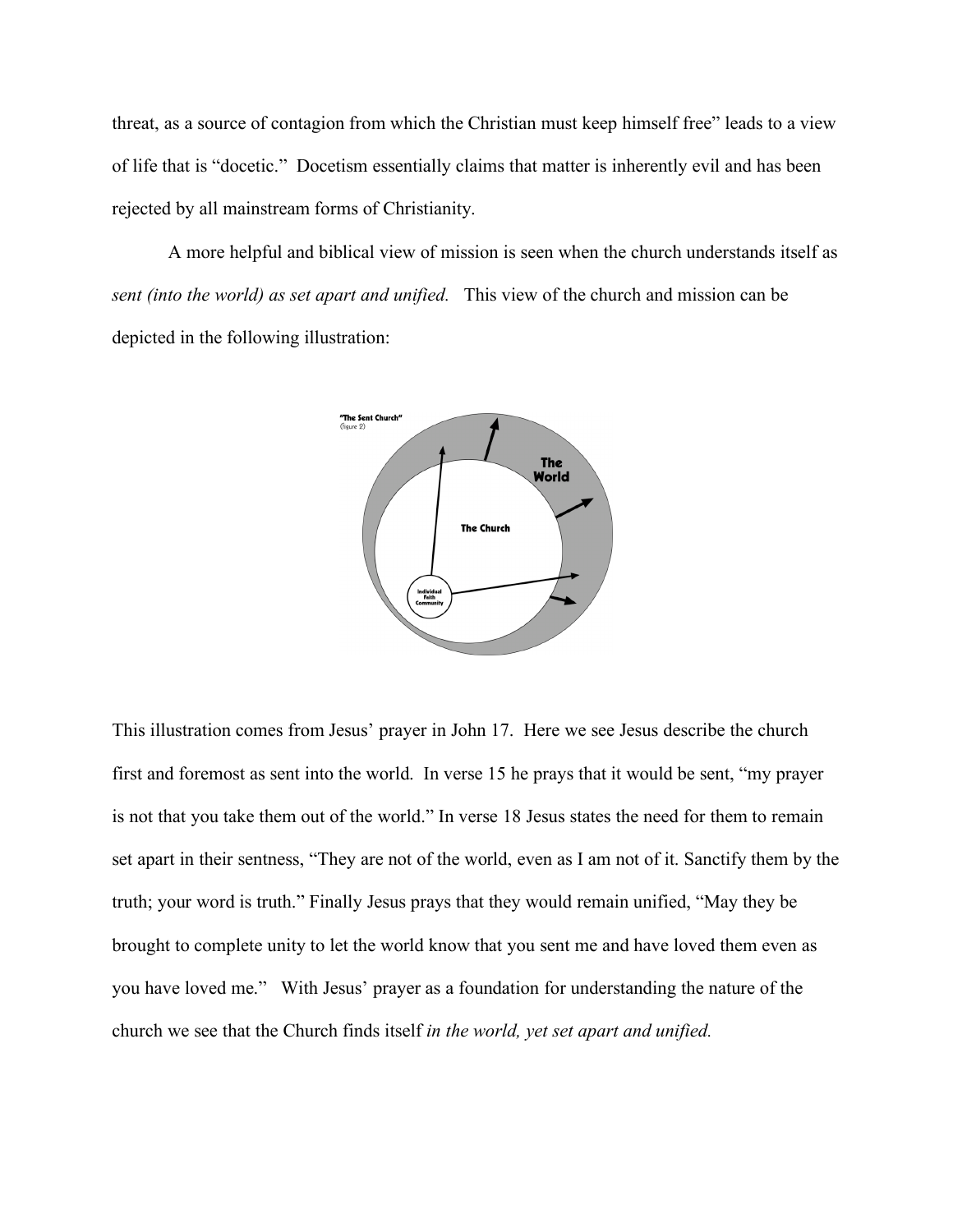There is no advantage in trying to separate ourselves from the world. Karl Barth helpfully points out that the church is a part of world history; the gospel takes place in "world occurrence." Somehow I grew up with the assumption that there were two histories of the world: biblical history and world history. While this was likely never explicitly expressed as truth, it is what I instinctively learned. World history was somehow profane and corrupted and biblical history was holy and redemptive. But, Barth shows that this dichotomized view of history is unhelpful to mission. The church would be "guilty of a lack of faith and discernment if it seriously saw and understood world history as secular or profane history." <sup>6</sup> Instead, he states that we simply cannot separate the church from world history. He writes, "[The church's] history takes place as surrounded by the history of the cosmos and is everywhere affected and determined by it. Conversely, it is not without significance for the cosmos and its history that its own history takes place."<sup>7</sup>

Since we are unable to fully separate ourselves from this world, by the simple fact that we exist within it, we need to think deeply about how we can still remain both distinct *and* missional.<sup>8</sup> This, of course, is not an easy task. It is the very thing that Jesus passionately prayed for in John 17:11, "Holy Father, protect them by the power of your name" and later in verse 15 He prays, "My prayer is not that you take them out of the world but that you protect them from the evil one." Jesus knew that the church's involvement in the world we be a dangerous mission. Because of this, the only way we will find success in being a distinct witness in the world will be through complete dependence on the Spirit. David Bosch writes, "The involvement in the world should lead to a deepening of our relationship with and dependence on

<sup>&</sup>lt;sup>6</sup> Barth, Karl. *Church Dogmatics, IV.3.2. The Doctrine of Reconciliation*. (New York: T&T Clark, 2004), 687.<br><sup>7</sup> Ibid., 684.<br><sup>8</sup> Here Barth's Reformed theology comes to the forefront as he argues that the reason we can

place in world history is due to the fact that God Himself is Sovereign Lord and ruler over world history.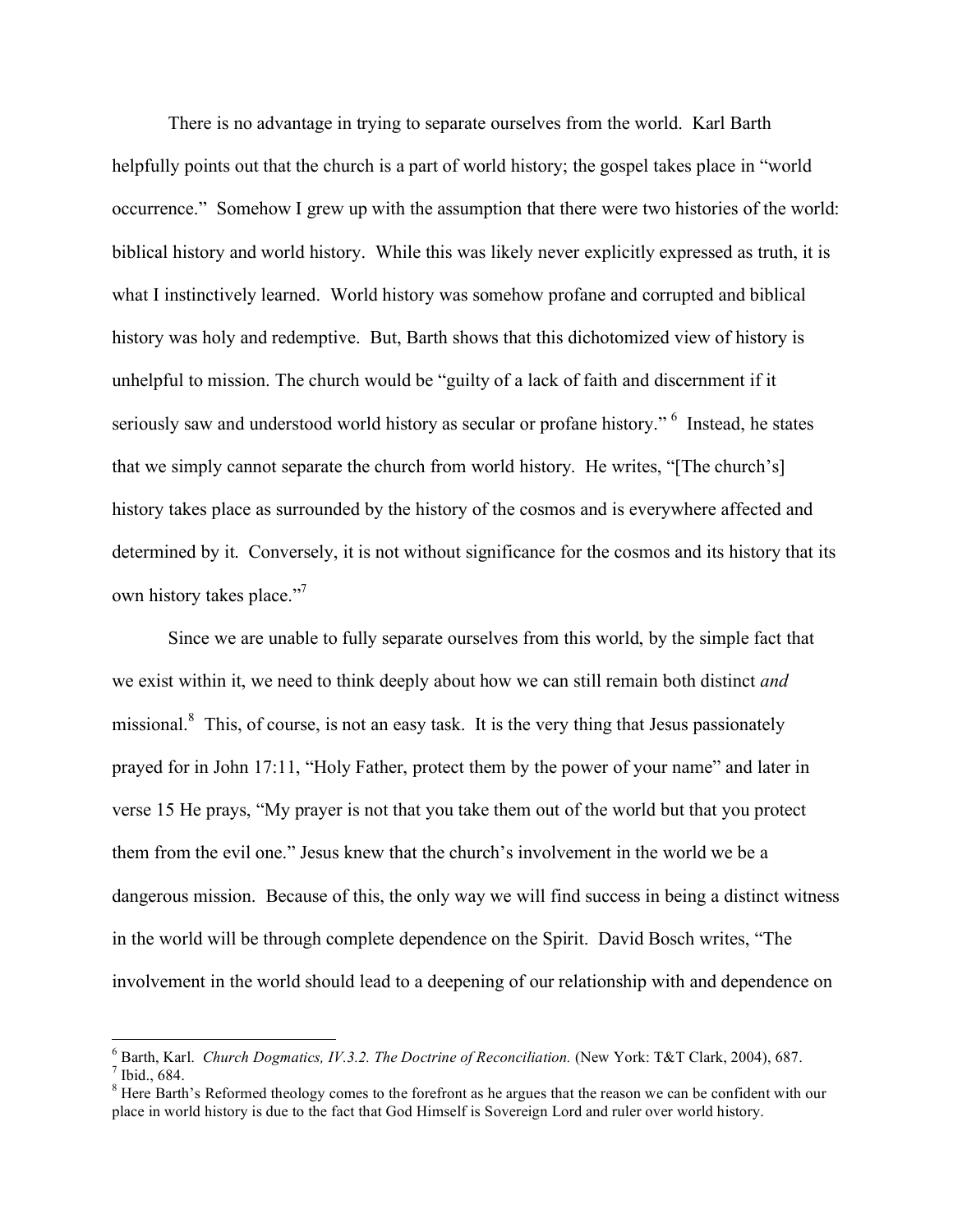God, and the deepening of this relationship should lead to an increasing involvement in the world."<sup>9</sup>

If we continue to follow Jesus' prayer, we see that the church cannot stop at seeing itself simply as distinct in the midst of world history. It must also understand itself as unified if it desires to have an effective witness in the world. Jesus' prayer clearly states that our unity is a major part of a potent witness. From the illustration above (illustration 2) we see that while the individual church must see itself as sent into the world, it must also see itself as sent into the world along with the church catholic. Again, Barth provides some helpful commentary on this topic. He writes:

[the Christian] is united to [other Christians] by the simple fact that, since there is only one work as the Word of God and only one Mediator between God and man self-declared in his activity, the content of his witness cannot be other than that of theirs, nor the content of theirs other than that of his. He and they may have received, and may take up and discharge, their ministry of witness in very different ways. But they cannot possibly be apart in this ministry. They cannot be monads or private disciples operating in their own strength. $10$ 

Barth makes the important point that though there are different churches taking on quite different contextual expressions of the gospel, all churches and Christians are still united in their mission. This, of course, is the case whether they are aware of this fact or not.

The missional church therefore needs to derive its very nature and mission from the nature of God as the One who sends. As the church is being sent, it needs to express its mission

 <sup>9</sup> Bosch. *<sup>A</sup> Spirituality for the Road.* 13.

<sup>10</sup> Barth. *Church Dogmatics, IV.3.2. The Doctrine of Reconciliation,* 683.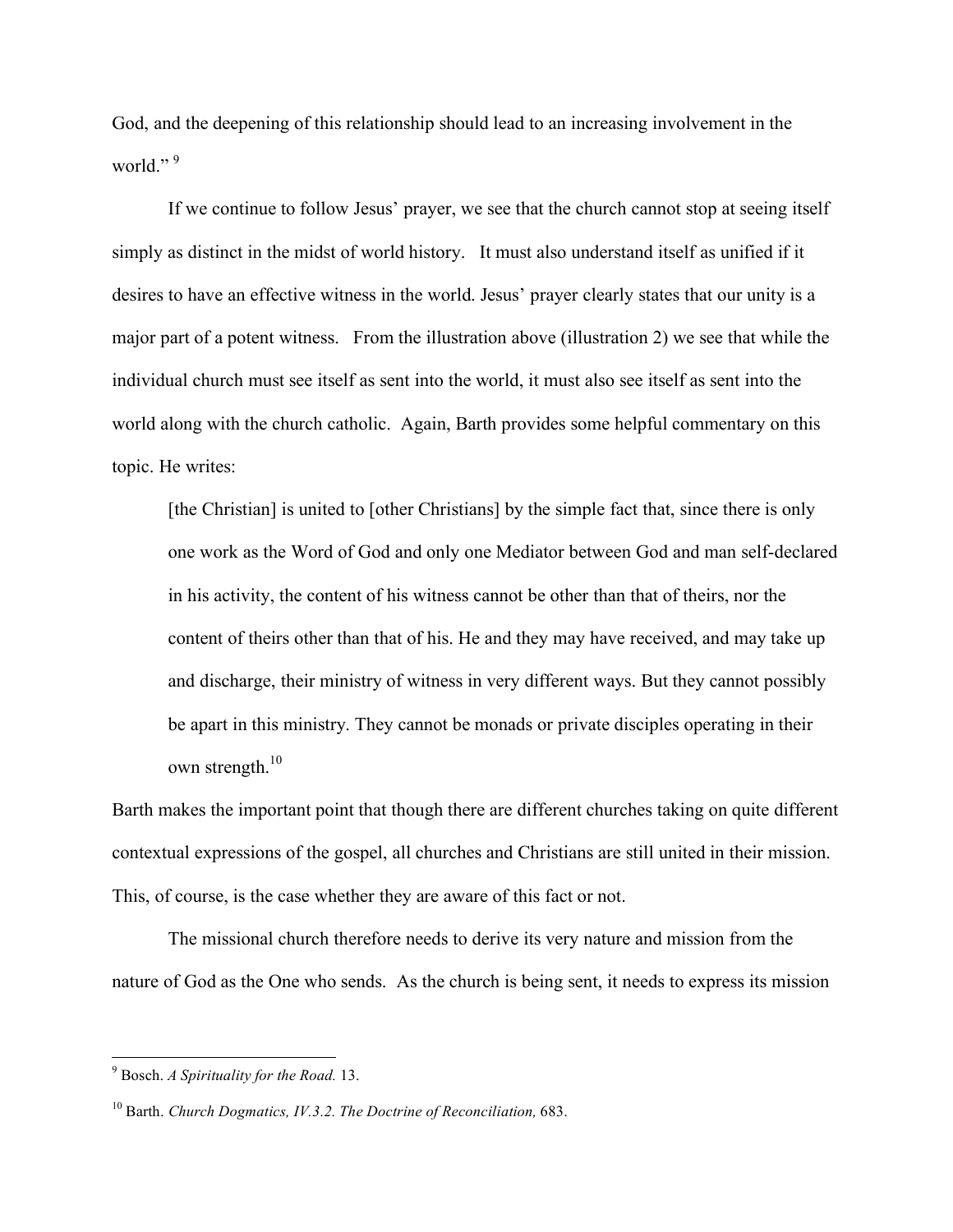as a unified body (locally and universally) that is sent into the world as a distinct representation of the Kingdom of God.

As we move into our discussion about the missional church and the challenge that the suburban context creates, we must first understand that all mission is contextual. Contextualization is defined by Alan Hirsch and Michael Frost as "the dynamic process whereby the constant message of the gospel interacts with specific, relative human situations."<sup>11</sup> They go on to write that this:

Involves the examination of the gospel in the light of the respondent's worldview and then adapting the message, encoding it in such a way that it can become meaningful to the respondent…it is primarily concerned with presenting Christianity in such a way that it meets people's deepest needs and penetrates their worldviews, thus allowing them to follow Christ and remain in their culture.

Here, Frost and Hirsch bring out one of the most important aspects and challenges of contextualization. As we "do church" in a specific culture we will be challenged to look at that culture and see which aspects of it are anti-Christian and which aspects are helpful to Christianity. As we take this task seriously in the suburban context I think we will be surprised to see there are some distinct ways the suburban church has inadvertently and unknowingly capitulated to the culture. Of course, this does not mean that all of suburban life is anti-Christian, but the focus of this paper will be on the "anti-Christian" aspects of the culture. The next section will seek to look at the suburban world and bring to light some of the challenges that the suburban missional church faces in this particular context.

### **Our Context: Suburban America**

 <sup>11</sup> Hirsh, Alan & Michael Frost. *The Shaping of Things to Come.* (Peabody: Hendrickson Publishers, 2004), 82.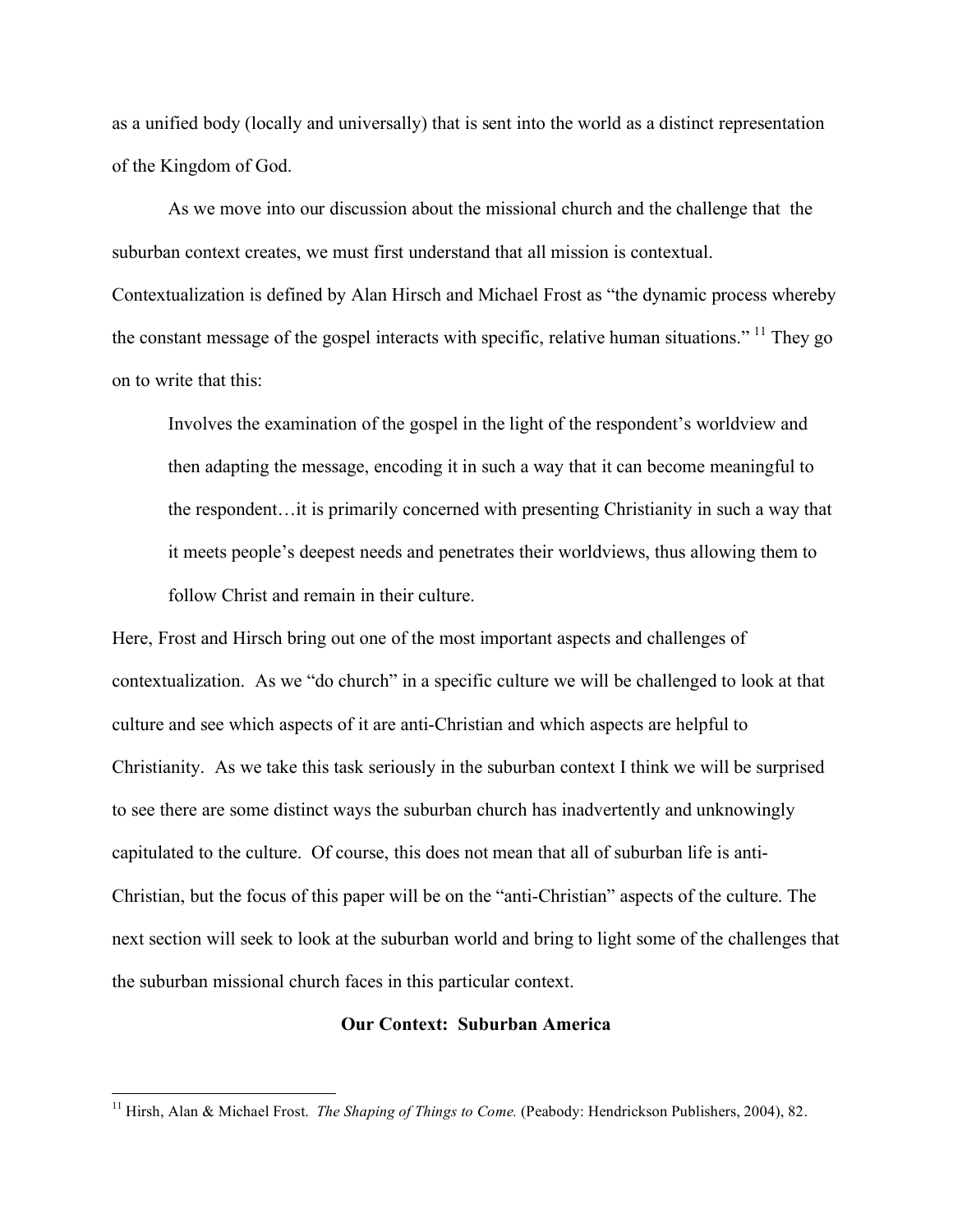The suburban world is a unique place. It mainly developed in a post World War II culture. After the chaos of the Second World War, people sought suburbia "as a peaceful place of solace and refuge" and "a modern-day promised land."<sup>12</sup> Images of the television show "The Wonder Years" come to mind when suburbia is described this way. In this show and others like it ("Leave it to Beaver" for example) safety, security and a home on a quiet street seemed to be the ultimate end. Struggles were not so much about death, starvation or where the next meal was going to come from, but more about not being cool at school or about winning the affections of the cute girl down the street.

As the suburbs grew, the major promise of this world was the single-family dwelling. When explaining the growth of the suburbs, a major motivating factor in moving from the crowded city was the prospect of owning a single-family dwelling. Albert Hsu writes in his book *The Suburban Christian*:

Central to suburban housing and living is the core philosophical idea of American individualism. In this notion of the American dream, the ideal is that every individual family has their own plot of land, yard and picket fence to separate them from their neighbors, defining mine as mine and yours as yours…in the 1950s individualistic single family houses were seen as the American antidote to communism."<sup>13</sup>

Often times we decry the evils of the suburban world without realizing that it developed out of a specific time, place, culture and set of needs. As one reads a fair account of the development of suburban America, it makes sense that people would be seeking refuge, safety, and security. They were simply reacting to the world in which they lived. Of course, this does not mean that

<sup>&</sup>lt;sup>12</sup> Hsu, Albert Y. *The Suburban Christian*. (Downers Grove: IVP Books, 2006), 35.<br><sup>13</sup> Ibid., 39.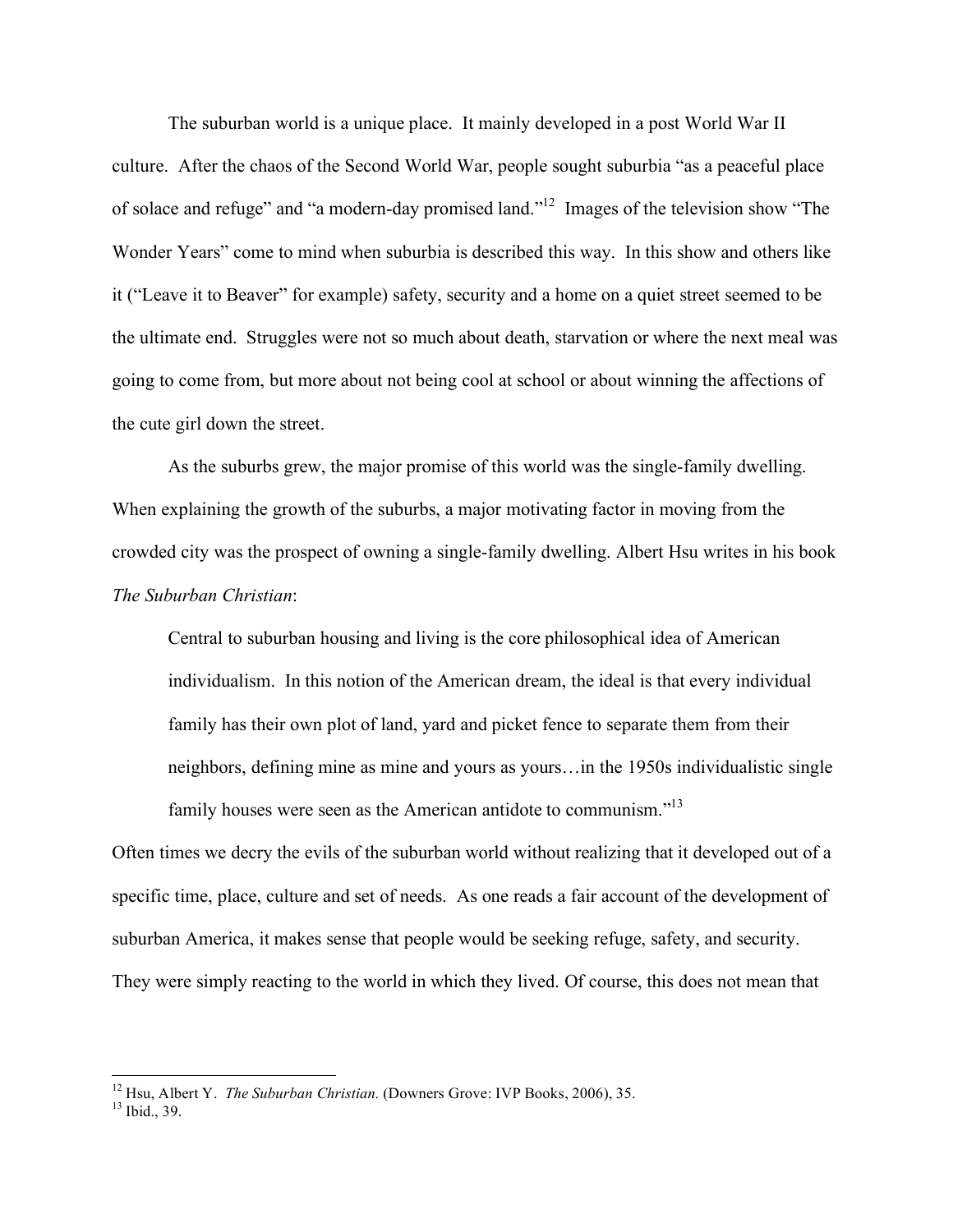suburban development did not come with some major consequences. Andres Dauny in his book, *Suburban Nation: the Rise of Sprawl and the Decline of the American Dream* writes:

For the past fifty years, we Americans have been building a national landscape that is largely devoid of places worth caring about. Soulless subdivisions, residential "communities" utterly lacking in communal life, strip shopping centers, "big box" chain stores, and artificially festive malls set within barren seas of parking; antiseptic office parks, ghost towns after 6 p.m.; and mile upon mile of clogged collector roads [are] the only fabric tying our disassociated lives back together...<sup>14</sup>

This individualism and escapism has led to the suburban world's most powerful religion: Consumerism. Hsu perceptively notes, "The very housing structures of suburbia itself contribute to consumer culture because of the primacy of the single-family home. Rather than the homestead being a place of production, the single family home is a place of consumption, necessarily fueled by wages to support a consumption-centered lifestyle." <sup>15</sup> He goes on to keenly note that since the single-family home is not self-sustaining, it depends on others to produce the goods to keep it going. It is not cost efficient (or possible) to produce things like one's own eggs, electricity and or milk so we must instead purchase them. The single family home then "because it is dependent on consumption for its continued existence, ensures the endless perpetuation of consumer desire." <sup>16</sup>

#### **A Christian Response**

This is the world in which God has called us to contextualize the hope of the Gospel. So what is the answer for the church in the suburbs? There are at least four main ways the default

 <sup>14</sup> Duany, Albert. *Suburban Nation: the Rise of Sprawl and the Decline of the American Dream.* (New York: North Point Press, 2000), x.

<sup>&</sup>lt;sup>15</sup> Hsu., Suburban Christian, 75.<br><sup>16</sup> Ibid., 75.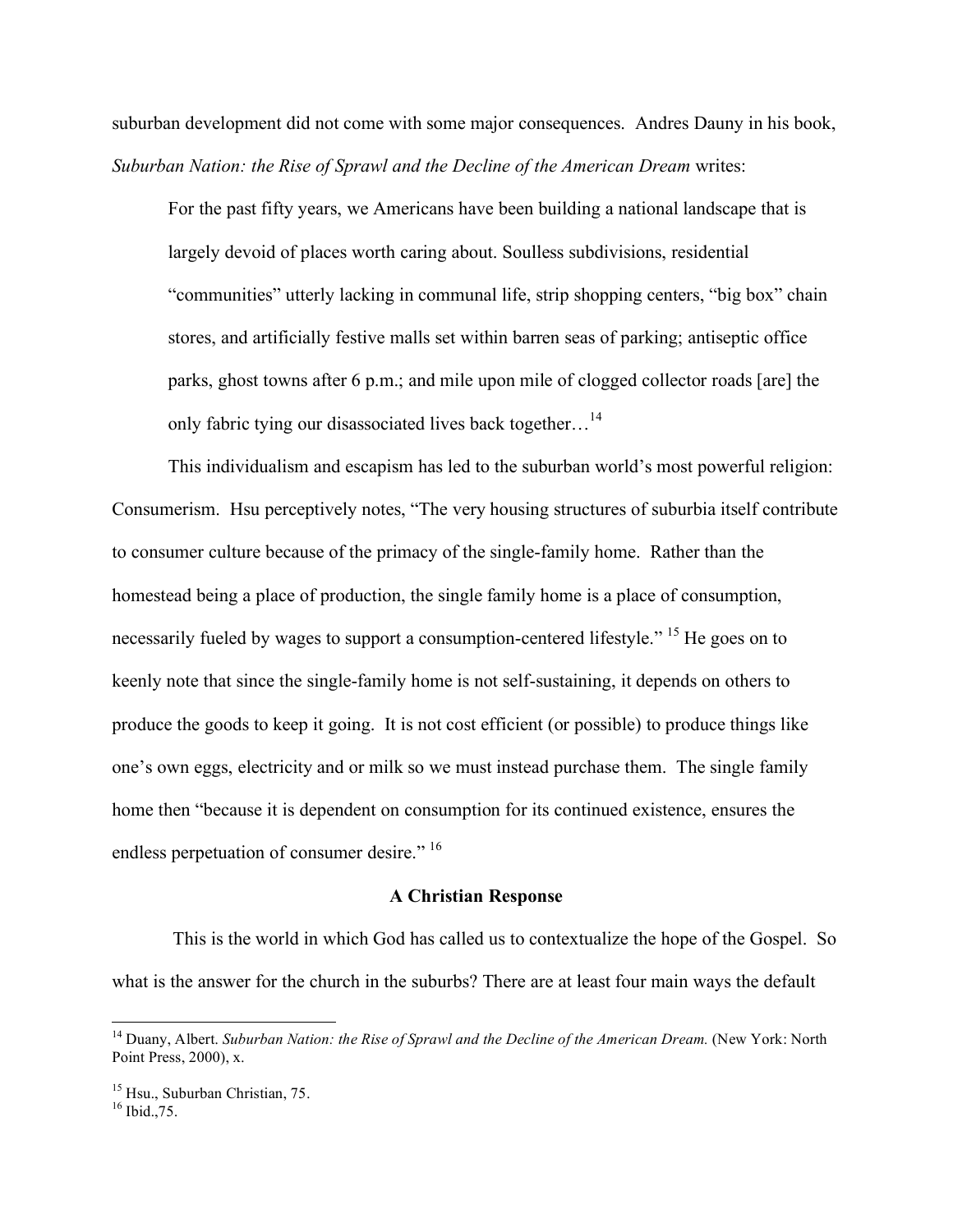suburban lifestyle needs to be challenged. First, we need to speak out against the suburban value of extreme individualism and call Christians back to community. Second, we need to deconstruct the value of consumerism in way that leads instead to sacrificial living. Third we need to question the suburban value of safety and comfort and judge it against the call of the gospel. Finally, we need to understand how our individualism and consumerism lead us to neglect the hurting and needy people in our neighborhoods and cities.

### **Reject Individualism.**

We can expect that if we live in an individualized world, we will struggle with having an individualized church. Individualism is extremely hurtful to mission. First of all, the individualism of our culture can lead to an over-individualizing salvation. Darrell Guder in his book *The Continuing Conversion of the Church* discusses how the church needs to be converted away from a reductionistic view of the gospel which uncritically adopts an individualized worldview into its theology. Guder writes:

As the gospel proclaimed by the church has been reduced to individual salvation, that salvation itself has become the purpose and program of the church…its worship centered on the message of individual salvation…more and more the clergy became the special caste of Christians who managed everyone else's individual salvation.<sup>17</sup>

Of course, there is no denying that a major part of salvation is the individual aspect. Because of this, emphasizing the fact that Jesus came to redeem individuals is obviously in and of itself not a problem. However, when we only empesize the individual nature of the gospel we miss out on the bigger picture of the redemptive narrative of Scripture. Jesus came not only to save individuals, He came to redeem all of creation. Churches that focus primarily on individual salvation tend to lose focus on this aspect of the church's calling. The church's call to be a

<sup>&</sup>lt;sup>17</sup> Guder, Darrell. The Continuing Conversion of the Church. (Grand Rapids: Eerdmans, 2000), 133.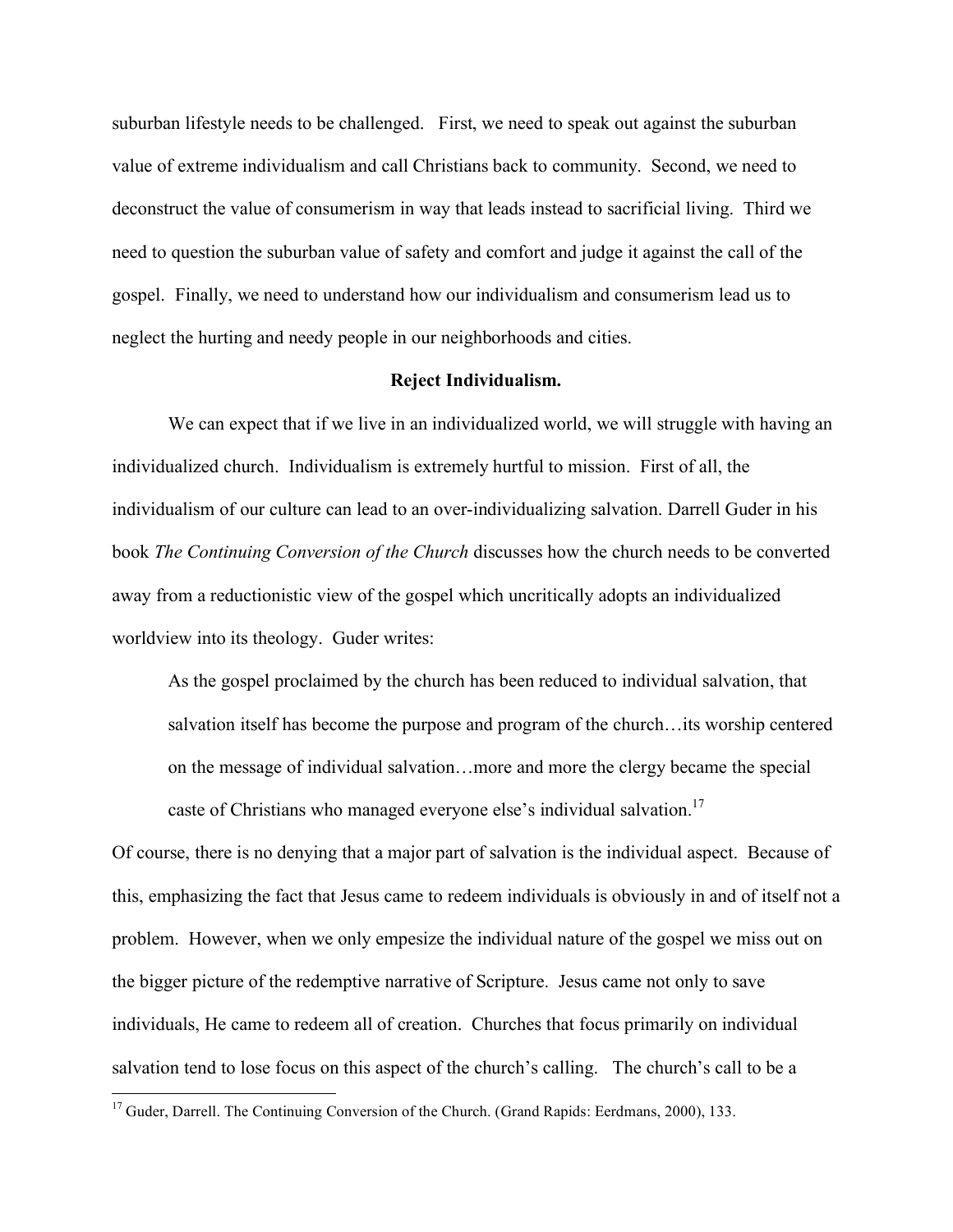"sign, witness and foretaste" of the coming Kingdom are often overlooked when our only concern is getting people to heaven when they die. Here Jesus' prayer that the Father's will be done on earth as it is in heaven can be a real and practical manifestation of the local and global church.

One other way mission suffers from individualism is the loss of an emphasis on our public and unified witness. A simple illustration comes from a song that many young children learn called "Fishers of Men." Our individualistic worldview is clearly seen in the hand motions that we teach our children. We teach them to fish like we do today. This, of course, is done with a fishing pole a fishing line and flashy lure while standing alone on the shoreline. While this is a completely legitimate way to fish, it is not the kind of fishing that Jesus was referring to when he told his disciples He would make them fishers of men. Fishing in Jesus' time was much different. In those days, fisherman used large nets instead of poles and lures. From the Biblical narrative we can see that these nets were not the kind that could be lifted by one man who might be fishing all by himself. In fact, these nets could become so heavy that a whole team of fishermen could not even lift them.<sup>18</sup> The most important point to notice here is that fishing in Jesus' day was inherently a communal venture. Without other fishermen it was almost impossible to take in the catch. This has major implications for how we typically view evangelism in our day. We need to find ways to move from an individualized witness to a more robust and powerful communal witness.

Jesus was not about sending his disciples out by themselves into their individualized world to "share the gospel" so that people could "go to heaven when they die." Rather, he was sending them out to be a communal, public witness to the Kingdom that he was announcing and inaugurating. If we are going to challenge the individualized nature of suburbia, we are going to

<sup>&</sup>lt;sup>18</sup> John 12:5-7. New International Version.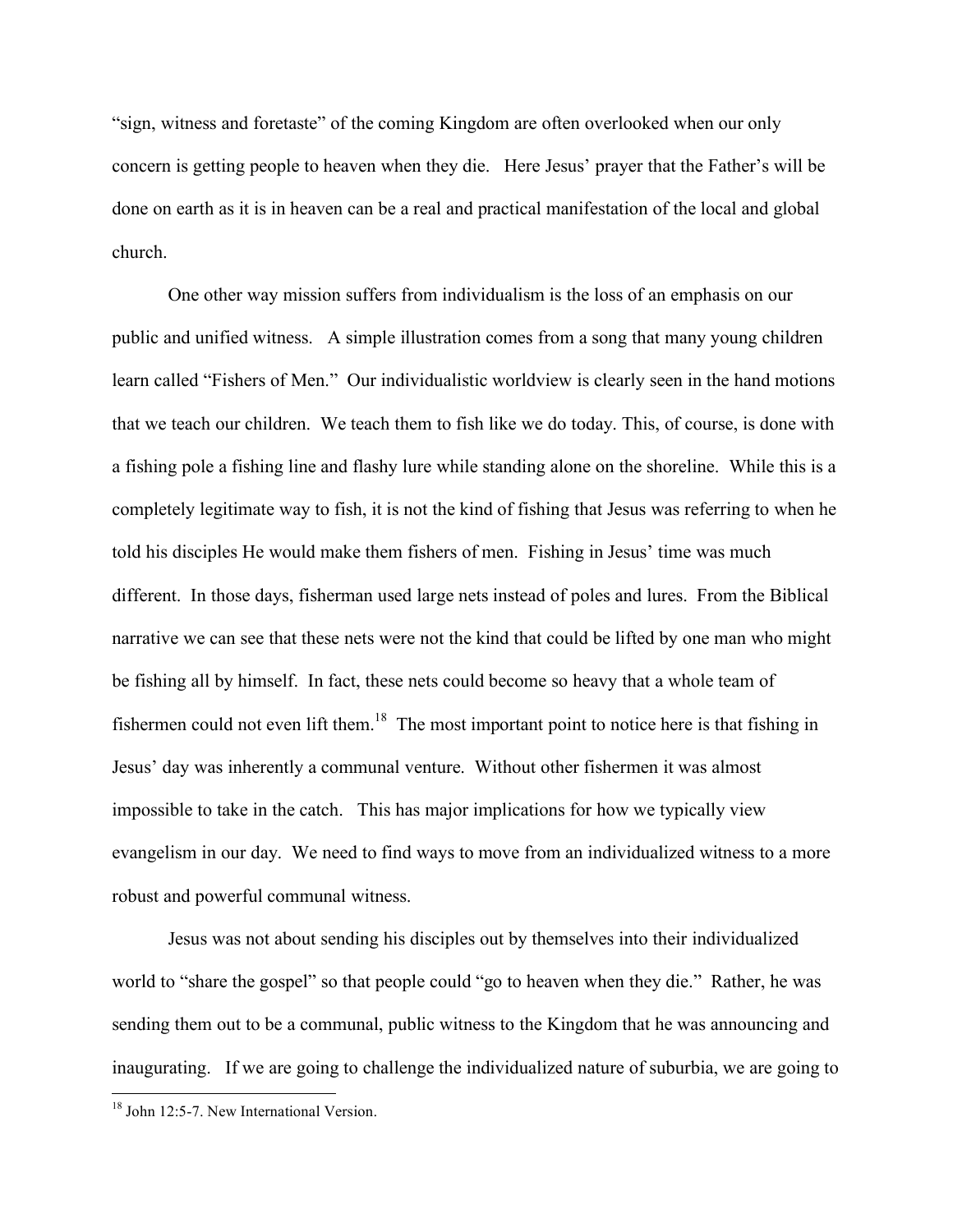have to make some intentional efforts to find ways to be more communal in our witness together as fellow church members and as fellow churches.

#### **Deconstruct Comfort**

The second value that we need to think critically about in the suburban world is the value of comfort. Suburbia is set up so that we only need to interact with those whom we desire to interact with, keeping the rest of the evil world at arms length. The suburbs were attractive because they enabled one to leave the poverty and discomfort of the city behind. But is this view of comfort congruent with the gospel? In Luke 9 Jesus says, "Foxes have holes and the birds of the air have nests, but the Son of man has no place to lay his head…follow me...no one who puts his hand to the plow and looks back is fit for the kingdom of God." This passage serves as a very countercultural text for our suburban world. We have already seen how the single-family dwelling is one of the promises of the suburbs that we all pursue. Here we see Jesus challenging us to put our potential home ownership in proper perspective. It would seem a little preposterous to claim that Christians should not own homes. At the same time, we need to reconsider the value we place on the comfort of a home. It is clear from this passage that physical comfort is not a primary value for a follower of Jesus.

We can also see that the early church did not place physical comfort as a primary value. In 2 Corinthians 11, the Apostle Paul writes that he has been in prison, flogged severely, exposed to death, beaten with rods three times, stoned once, shipwrecked, in danger from bandits—not to mention his own countrymen—the sea and false brothers. The poignant part of this passage is Paul's use of these experiences as examples of how he could boast—if he wanted to. Here Paul is placing a value on these things over and above comfort.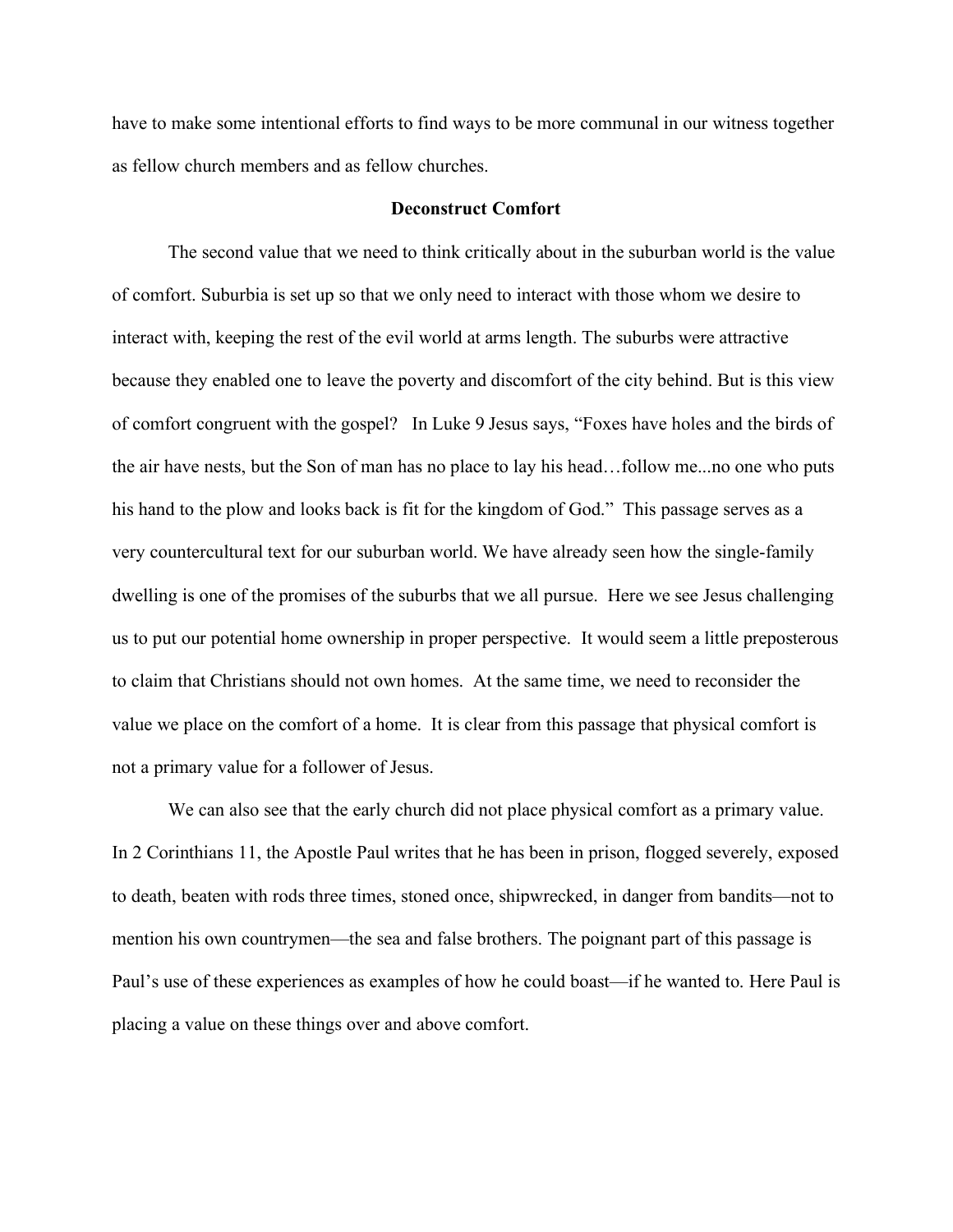Uncritically accepting comfort and safety affects more than just our personal discipleship and mission. It also has great impact on the mission of our community. Church communities seeking to maintain and find comfort for their members will quickly lose the mission they started with. Michael Frost claims:

Timidity squashes our missional impulse. It causes us to withdraw from any grand sense of purpose for fear of upsetting the delicate balance of conflicting egos currently residing in each church. Christians surround themselves with fellow churchgoers, so that their church's only goal is to maintain equilibrium….such timidity and anxiety leave the church as nothing more than a retreatist, frightened, ineffective organization.<sup>19</sup>

Churches seeking to maintain safety for their members usually avoid any risk for the sake of the gospel. Because of this, they are unable to think critically about contextualization. Instead, they simply do as they have always been doing. Or, they do mission as it was done in the past despite the fact that the culture has changed. In reality, safety and security are the ultimate goal; mission is secondary at best.

If we are going to find ways to be missional in suburbia, we need to cultivate individuals and communities willing to take risks for the sake of the gospel. We need to tell stories of people who have taken risks for the sake of following Jesus. We need to build into our community an ethos of change, challenge, risk, and perhaps even persecution. Of course, as we do this, we understand that the gospels do talk about Christ taking care of our needs as well as the comfort of our souls. Our communities do need to be places of refuge along with being places of risk. But, if we are never taking risks, a community of refuge is not quite as needed and necessary.

<sup>&</sup>lt;sup>19</sup> Frost. Michael. Exiles: Living Missionally in a Post-Christian Culture. (Peabody: Hendrickson Publishers, 2006), 124.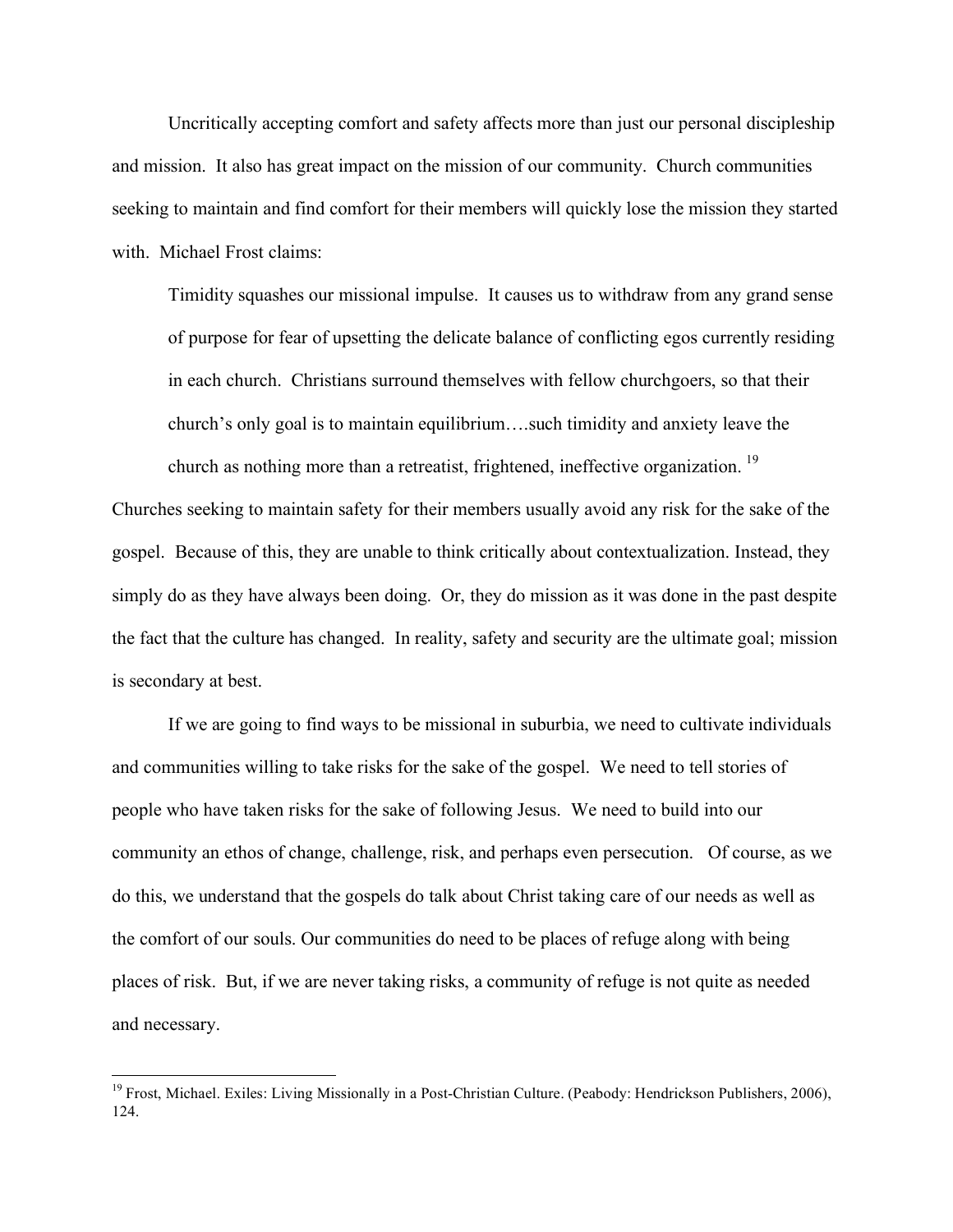#### **Confront Consumerism**

The third suburban value that we need to think critically about is consumerism. The argument could be made that our individualizing and comfort seeking have developed out of the deeper problem of consumerism. Consumerism is a term used to describe the effects of equating personal happiness with purchasing material possessions and consumption." <sup>20</sup> It is easy to see how consumerism works against the gospel. We should equate personal happiness with Jesus Christ, not our possessions.

In Luke 9 Jesus tells his disciples, "If anyone would come after me, he must deny himself and take up his cross daily and follow me. For whoever wants to save his life must lose it and whoever loses his life for me will save it. What good is it for a man to gain the whole world, yet lose or forfeit his very self?" Ron Sider in his book, *The Scandal of the Evangelical Conscience* argues that consumerism developed because Charles Darwin "convinced the intellectual world that the entire history of life on this planet is simply the result of blind material forces accidentally producing chance mutations that through natural selection produce evolutionary change. Nothing exists but this material world, which we can count and measure." <sup>21</sup> If we adopt this view, the spiritual things of this world, which cannot be measured, become less valuable.

Very few Christians, if any at all, would argue that their happiness comes from material things; and they also do not argue that the world has developed from evolution. However, we may have adopted more of this worldview than we realized. Debt, with certain exceptions, can be a decent indicator of the level of consumerism that has influenced a person or family.

<sup>&</sup>lt;sup>20</sup> www.wikipedia.com <http://en.wikipedia.org/wiki/Consumerism><br><sup>21</sup> Sider, Ron. *The Scandal of the Evangelical Conscience: Why Are Christians Living Just Like the Rest of the World?*. (Grand Rapids: Baker, 2005), 88.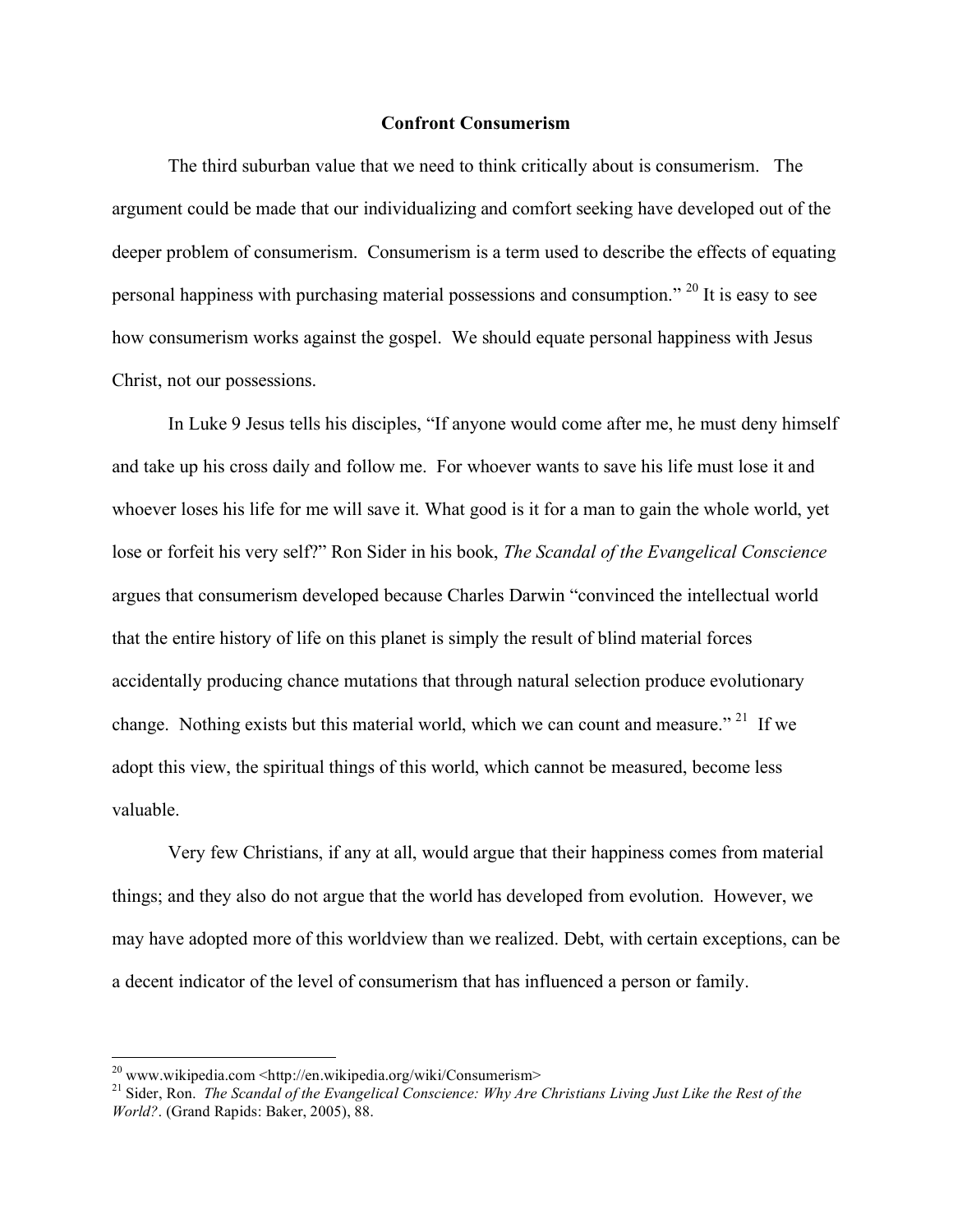Unfortunately, today Christians are in debt as much as the rest of the world.<sup>22</sup> Much of the debt in our lives comes from the "need" for bigger televisions, the newest iPod, the latest designer clothes, or perhaps this year's newest vehicle. The church needs to be active in calling its members into check if they have uncritically adopted the "you are what you consume" theory of modern, suburban life.

### **Pursue Justice**

The fourth challenge the church has in the suburban world is to radically address issues of poverty and justice. The fact that suburban people do not naturally engage in these issues is congruous with the other three issues already stated. If a suburban Christian's main focus on salvation is receiving life after death, and if he/she is unknowingly placing physical comfort and materialism above the radical and risky call to follow Jesus, then it is not a surprise that the poor, disenfranchised, and needy are left to fend for themselves. We have come to the suburbs because we did not want to look at the poverty of the city. It has become too easy to ignore the fact that there is poverty all around us, even in suburbia!

A recent study showed that more and more poverty is moving to the suburbs. The study stated, "The suburban poor outnumbered their inner-city counterparts for the first time last year, with more than 12 million suburban residents living in poverty, according to a study of the nation's 100 largest metropolitan areas."<sup>23</sup> This is a startling statistic and the suburban church must take note. We have already argued that the church cannot ignore issues of justice because the gospel is more far-reaching than individual salvation. If the church in the suburbs is truly going to be the church, it must begin to think creatively of ways to serve the needs of today's

<sup>&</sup>lt;sup>22</sup> Martin, Allie. "Burkett Says Misplaced Priorities at Crux of Debt Problem." Agape Press. 14 Aug. 2001. extractive Cancel Server Complete 1112001g.asp>.<br>
23 Associated Press. "Poverty Moves to the Burbs." <u>Northwest Herald</u>. 06 Dec 2006.

<sup>&</sup>lt;http://www.nwherald.com/articles/2006/12/07/news/nation\_and\_world/doc4577dca355ee6260795087.txt>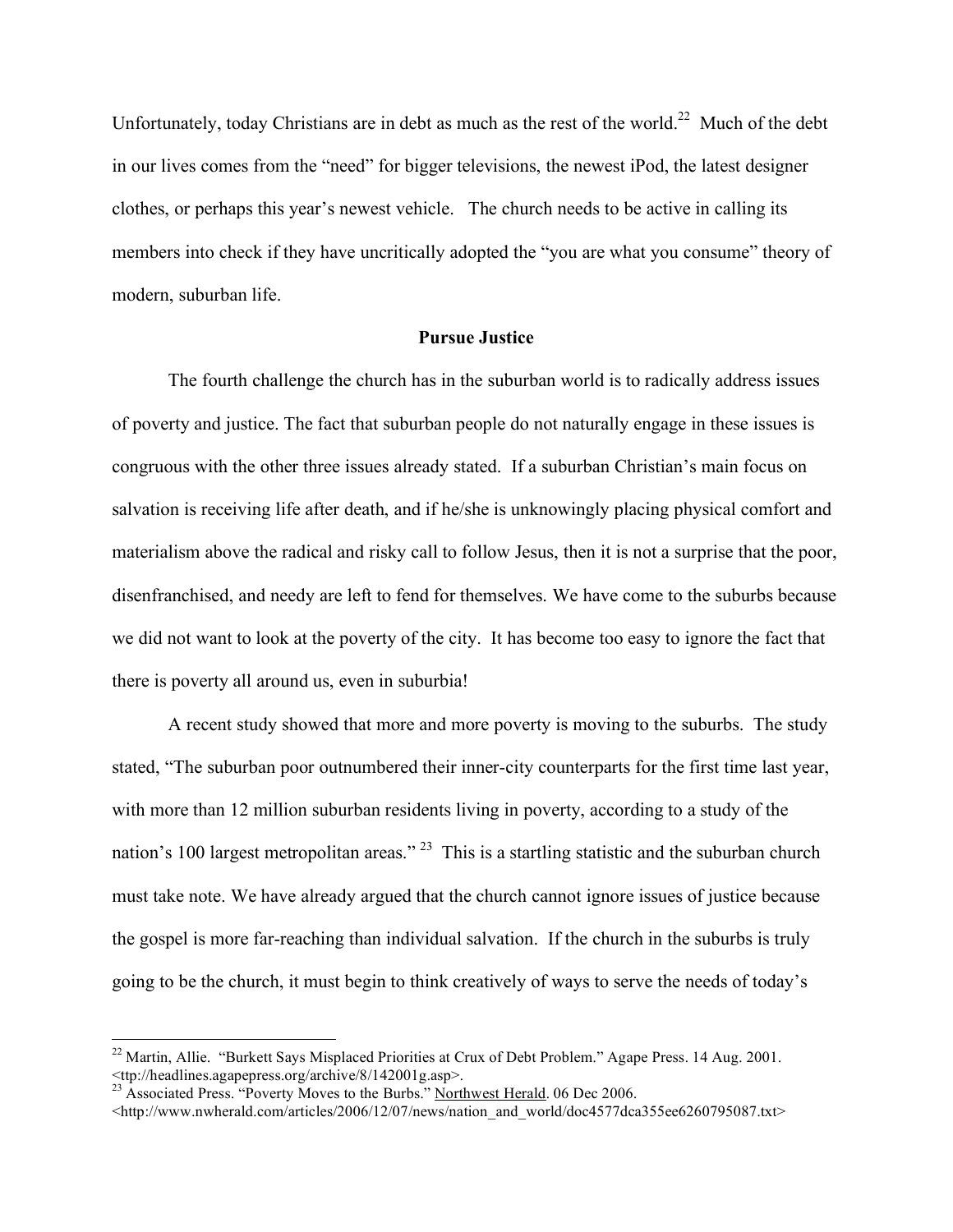"orphans and widows." <sup>24</sup> It would be helpful for us to think about mission in terms of justice and evangelism together. Ron Sider writes, "think of the impact if evangelical giving to empower the poor here and abroad became so substantial that the first thought that came to people's minds when they heard the word 'evangelical' was 'Oh, yes, they are the people who are dramatically reducing poverty around the world." He goes on the say that "evangelism and concern for the poor have gone hand in hand in the great revivals of the past." <sup>25</sup>

Are we going to stop acting like poverty doesn't exist? Are we seriously going to argue that we are cannot help the poor when we are the richest people in the world? A family with an income of about \$45,000/year is currently in the top 1.75% richest people in the world. <sup>26</sup> Considering that a \$45,000 salary will hardly afford someone a typical suburban home in a major metropolitan area, this statistic is very telling. We see again how many of the issues discussed in this paper are distinct but not separate when we realize that even though we make more money than the majority of the world we still find excuses not to help the poor. Perhaps this is because we are so consumed with debt from living individualized and consumer driven lives that we are not able to give to the poor!

#### **What Now?**

So what are we to do? Ron Sider states our challenge clearly when he says, "Precisely because we love culture, we must be countercultural. Precisely because we follow Jesus our churches must be loving disrupters of the sinful status quo rather than comfortable clubs of conformity. $127 \text{ }$  We have a monumental challenge if we are going to contextualize the gospel and live as missional communities of faith throughout suburban America. We cannot flee. We

<sup>&</sup>lt;sup>24</sup> The Bible. New International Version, James 1:27.<br><sup>25</sup> Sider. *The Scandal of the Evangelical Conscious*, 119.<br><sup>26</sup> <http://globalrichlist.com/><br><sup>27</sup> Sider. *The Scandal of the Evangelical Conscious*, 104.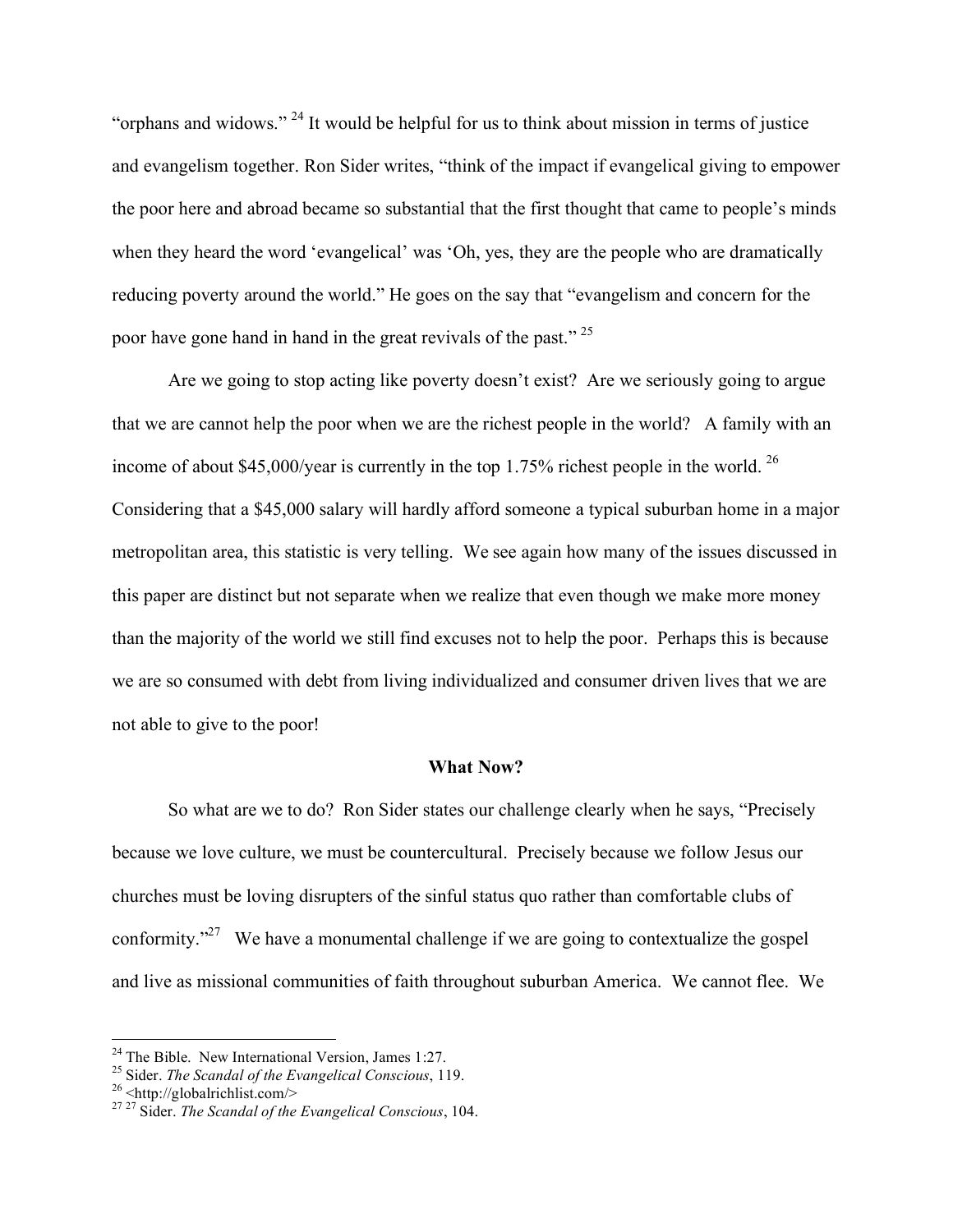cannot get out of here. This is where we live. This is where God has called us. And this "Godforsaken place" that we have been called to desperately needs the Church to stand up and be the Church. We need to be a Church that truly exists for the sake of others. We need a Church that gives up luxury so that others may have necessity. We need a Church that rejects the lone ranger mentality and lives in sacrificial and compassionate community. We need a Church that views money as a resource of God's Kingdom and not an object to be consumed. We need a Church that trusts the Spirit and takes risks for the sake of the Gospel. We need a Church that comes together to care for the poor in their backyards as well as those in the city.

Perhaps, if we are careful to listen to the voice of the Spirit's leading, we will see the power of the cross and the Resurrection can transform a place as cold and hard to the gospel as suburban America.